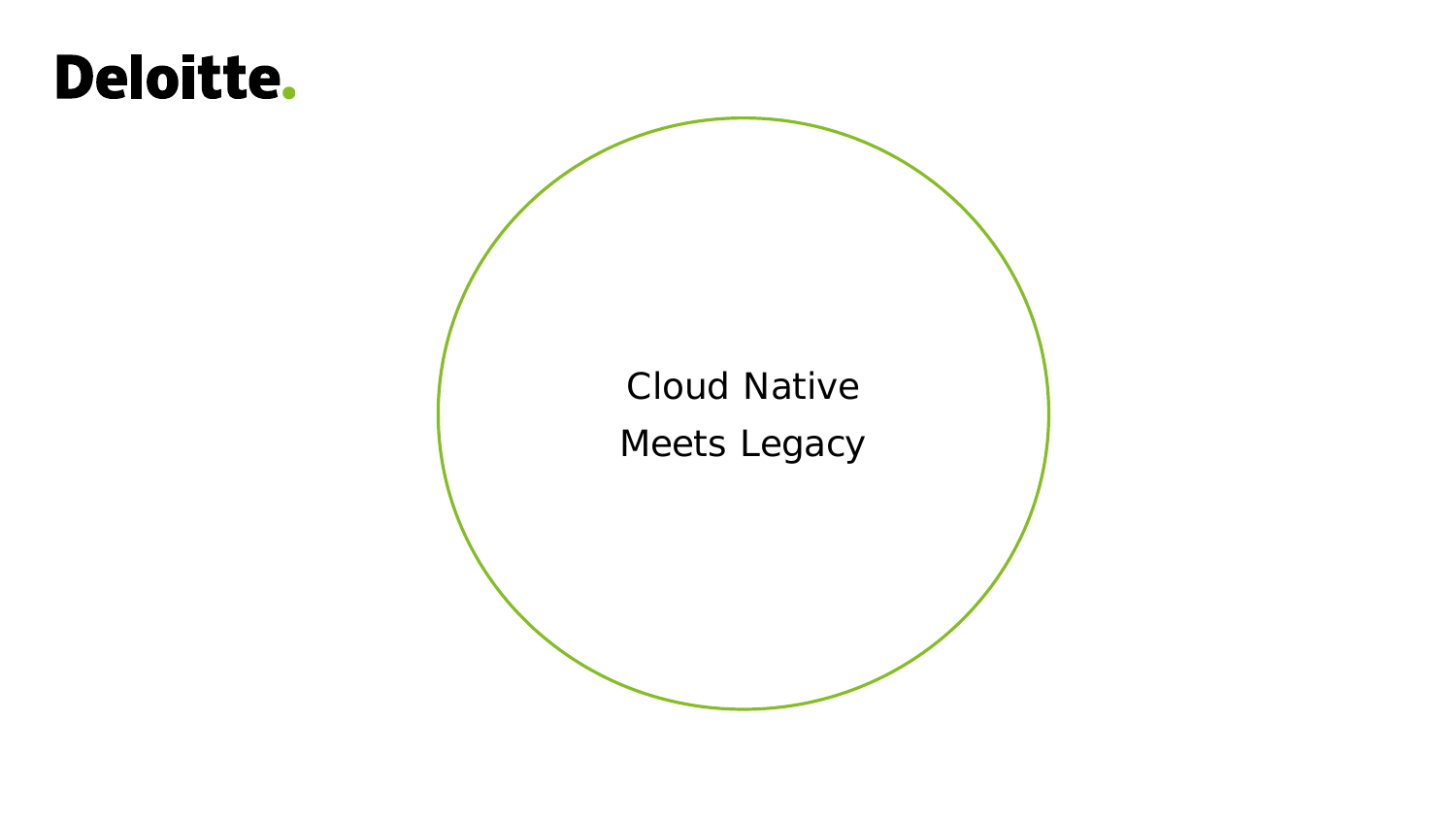## **Current Cloud Migration Approaches**

Cloud is maturing and enterprises are looking to **migrate large-scale applications to the cloud** in order to increase agility and elasticity, reduce IT spend, and increase uptime.



## **Code that is Native**

Designed from scratch to maximize design for scalability, portability, performance but requires app rewrite



## **Code that is Compatible**

The application gains infrastructure value of the cloud but does not generate maximum value possible

The standard approaches towards application migration to the cloud have become either to rewrite a cloud native application from scratch or to transfer existing application assets to a compatible cloud service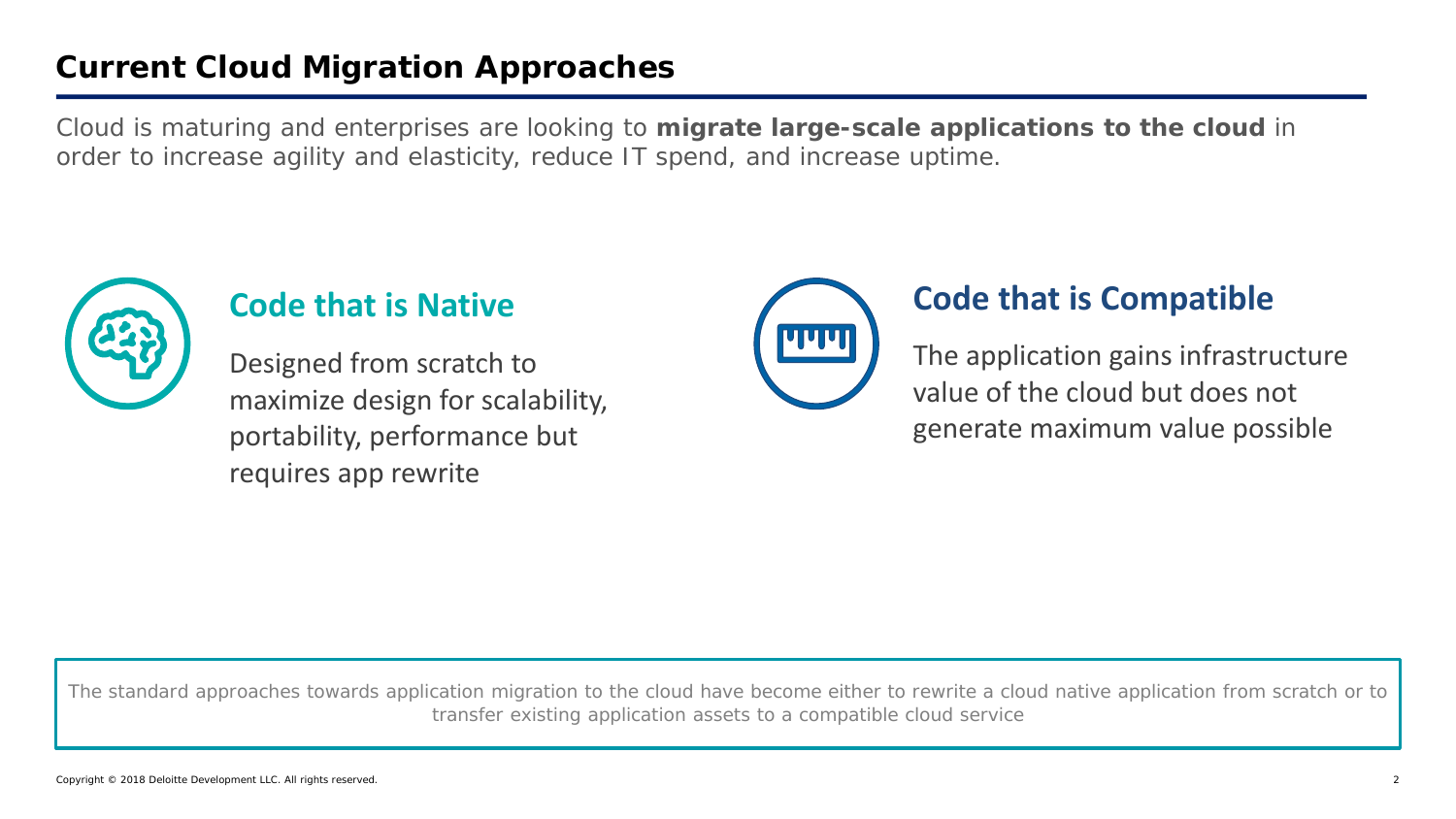## **Leverage Cloud Native Designs**

Missing between the cloud native and cloud compatible approaches, is an approach that can leverage cloud native designs into existing software assets



However, applications are still faced with the daunting task of measuring the cloud readiness of their application and understanding the level of effort needed to retrofit the application to leverage cloud native designs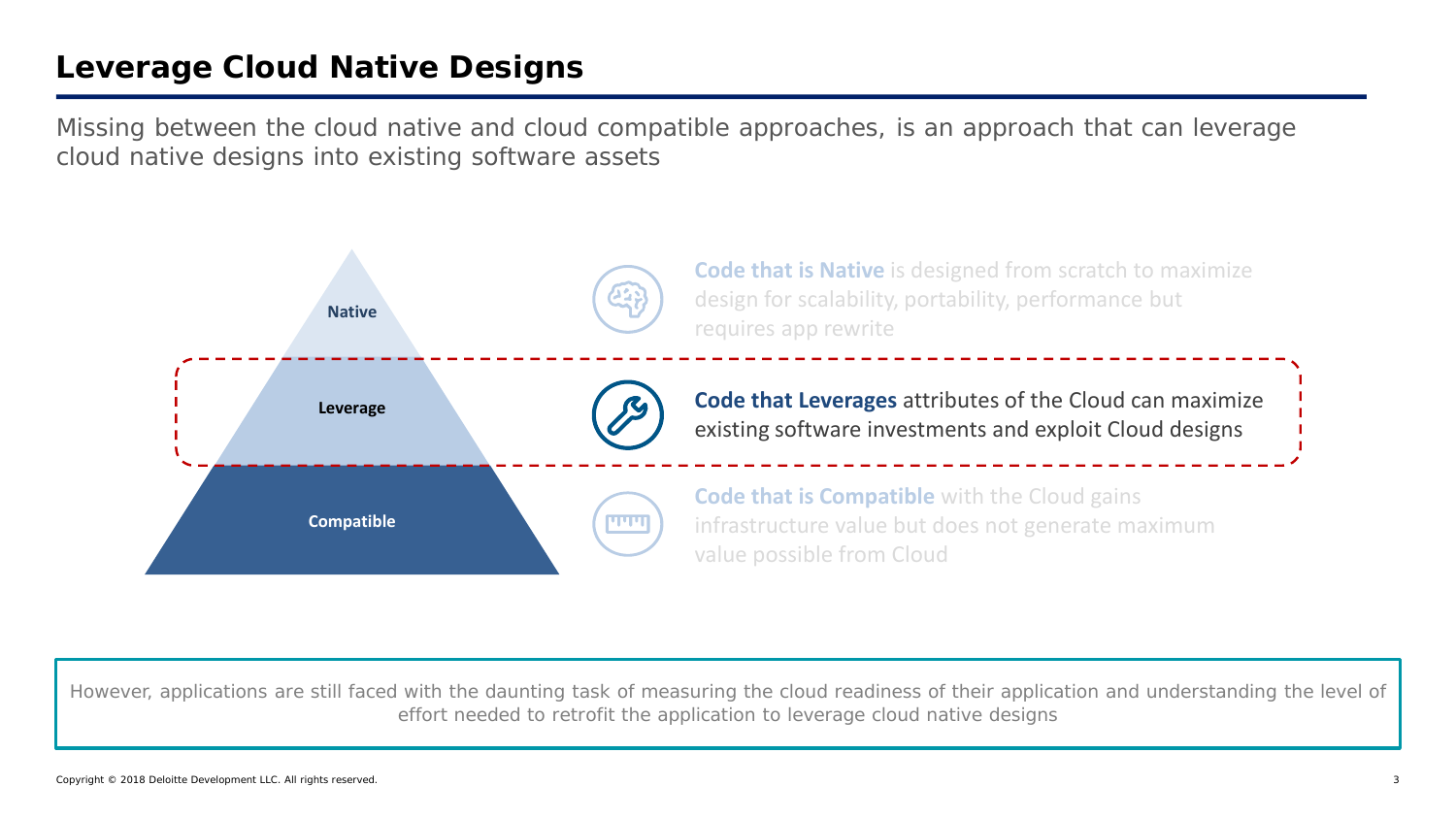## **Cloud Native Anti-Patterns**

Building on experience from working on complex cloud implementation projects and industry research, the Deloitte Application Architecture team has identified a list of cloud native code anti-patterns\* across six key categories



Our ruleset is standardized to the code anti-patterns advocated by Heroku's Twelve-Factor App methodology and extends it to additional cloud native categories

\* We define cloud native anti-patterns as common code characteristics that hinder the ability of the application to maximize on cloud benefits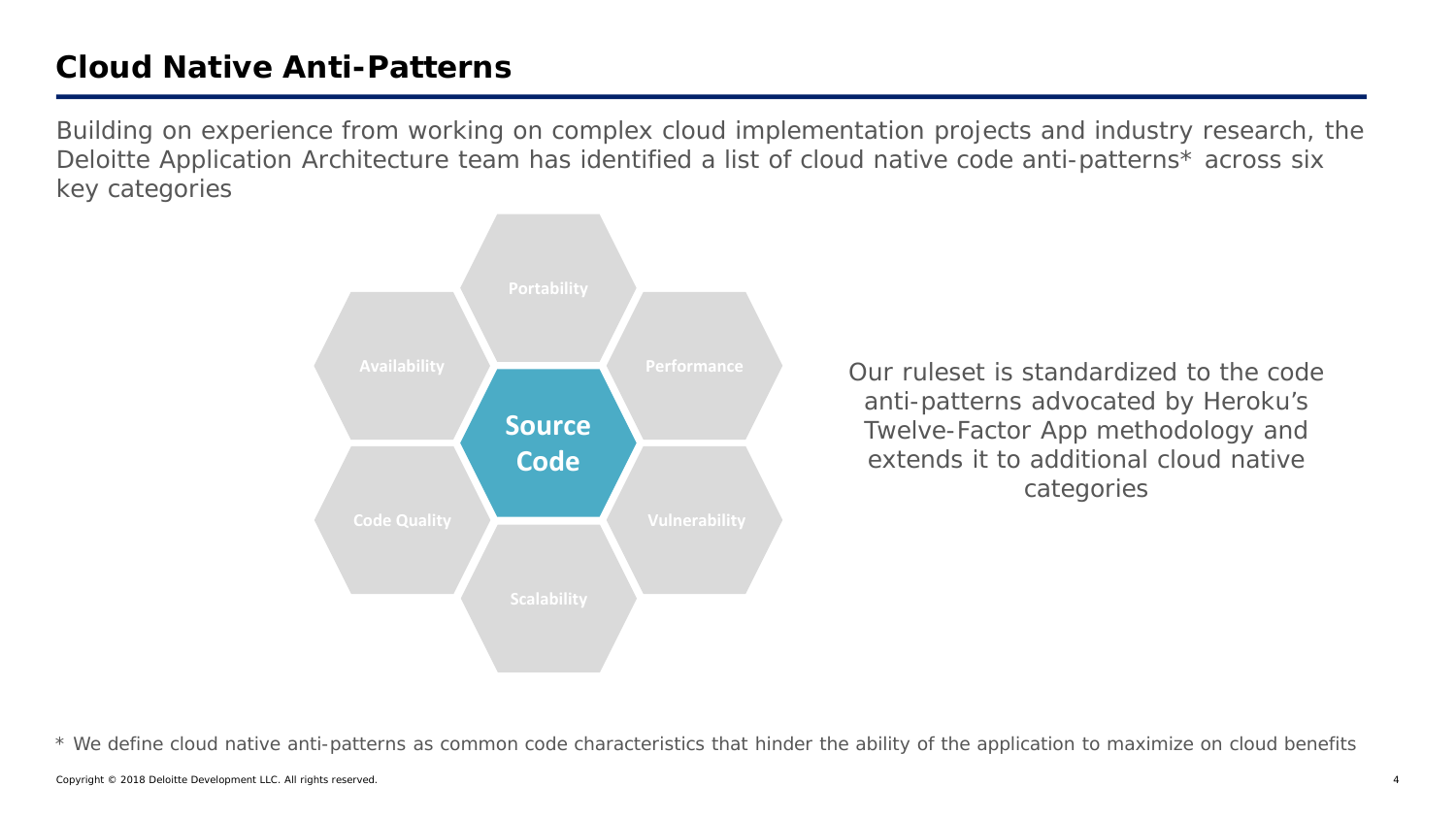

#### **Portability**

Ability to seamlessly port application from one platform to another

Sample Rules

Found instance of database operation(s) using the MS SQL provider

Found instance of hardcode locale specific strings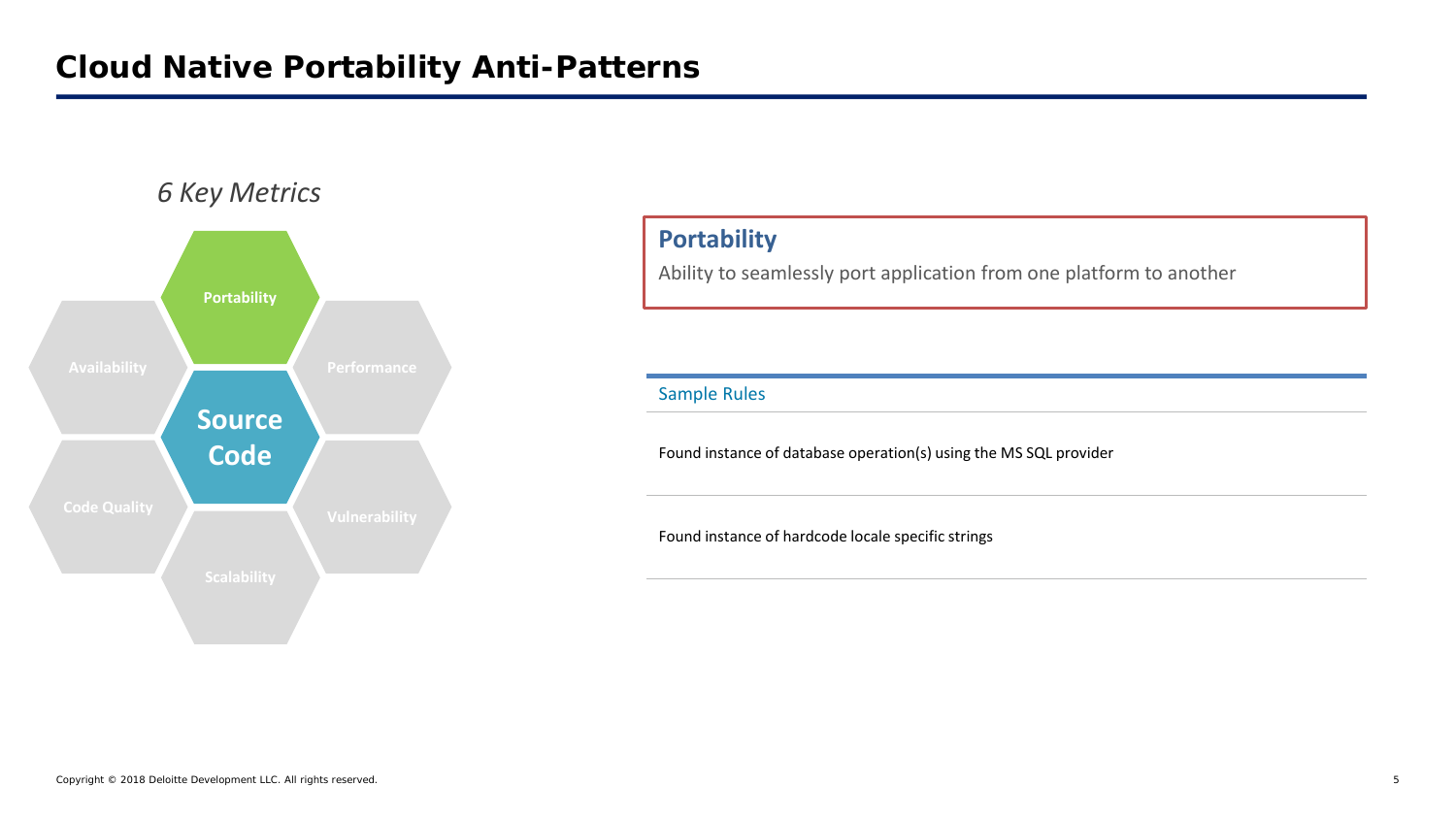

#### **Performance**

Maintain application responsiveness under increased load

Sample Rules

Found instances of disposable fields that should be disposed

Detect usage of synchronous I/O operations in the application code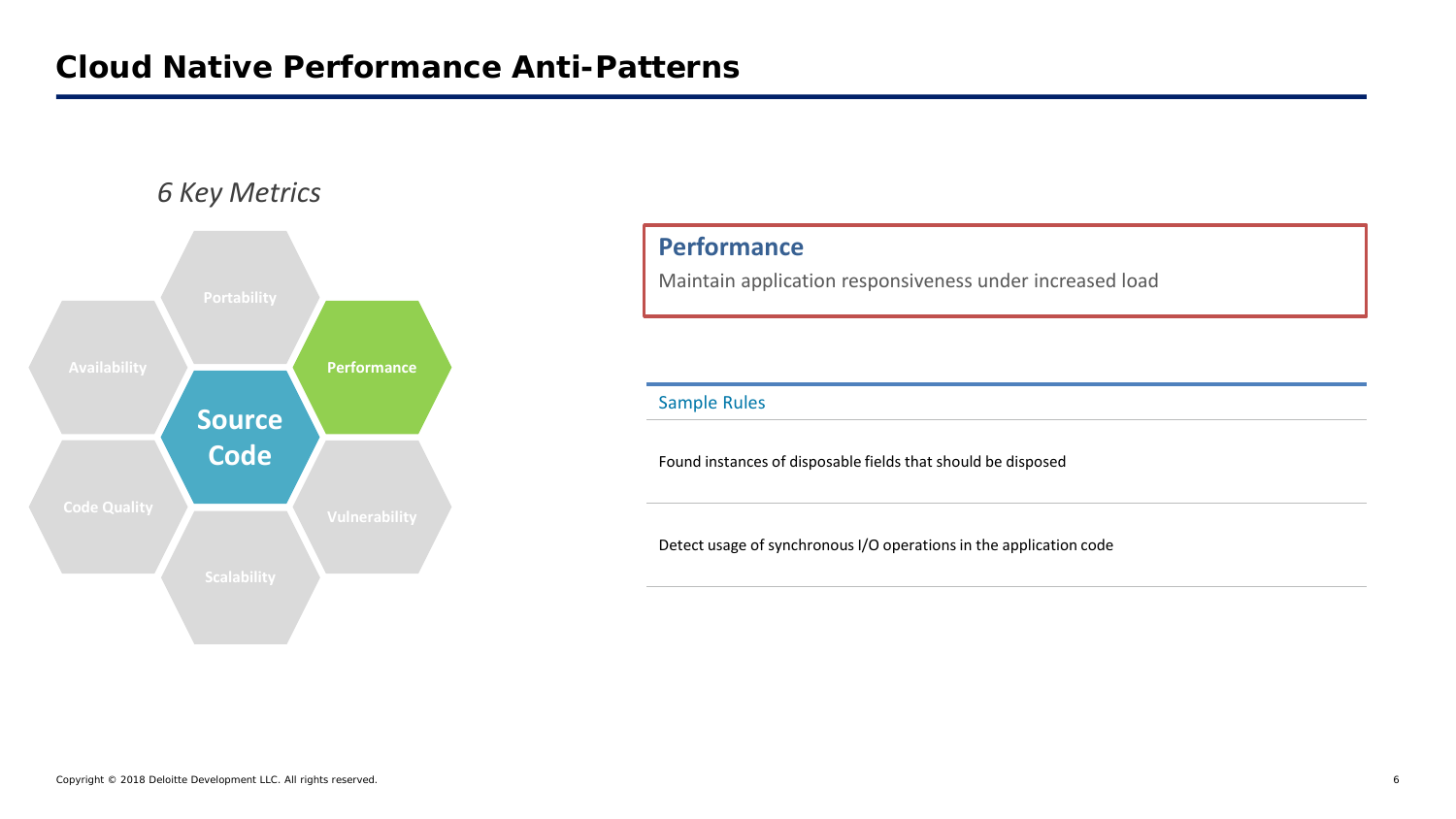

#### **Vulnerability**

Capability of a system to prevent malicious or accidental actions outside of the designed usage

#### Sample Rules

Detects usage of Unencrypted FTP/HTTP sessions in the code

Detects usage of System.loadlibrary in the code, which can be used by the attacker to inject arbitrary code into the application and execute it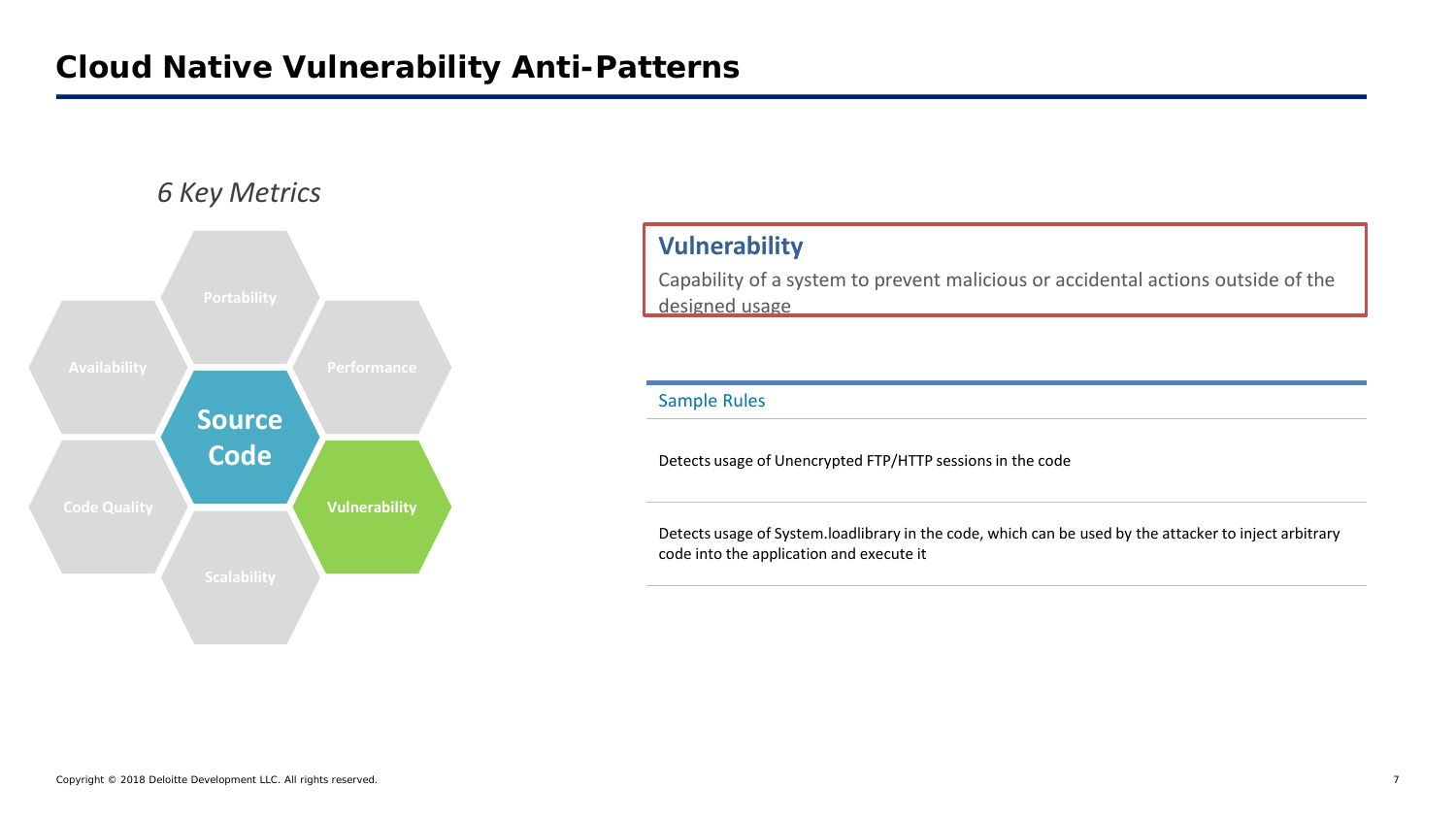

#### **Scalability**

Potential of the application to accommodate range of capabilities

Sample Rules

Found instance of ASP.NET Session (HttpSessionState)

Identify the usage of machine specific socket (SSL or otherwise) usage in the application code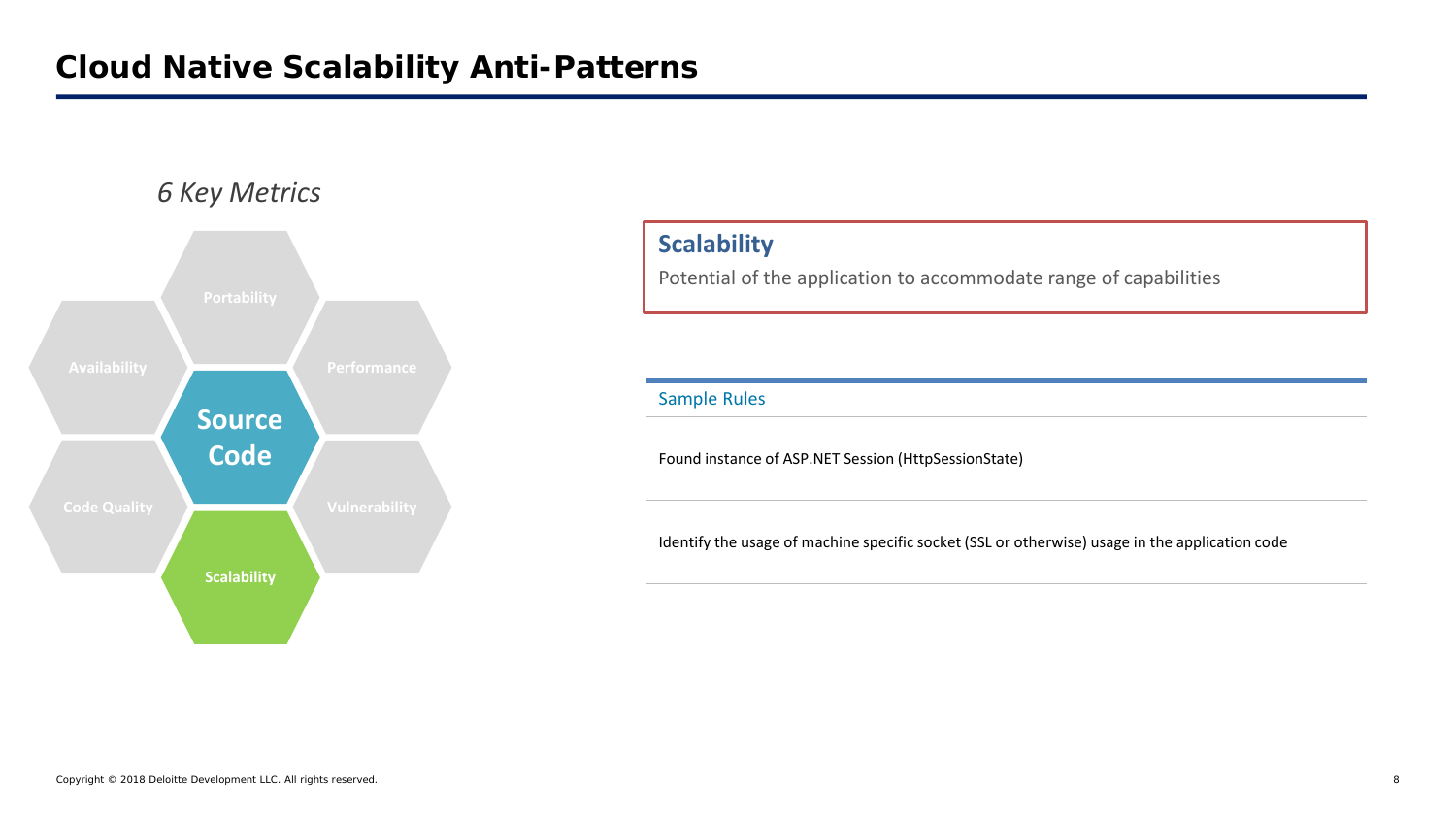

### **Code Quality**

Measure of an application code's technical debt

Sample Rules

Abstract types should not have constructors

Found instance of .NET Catch IO Exceptions (System.IO.IOException)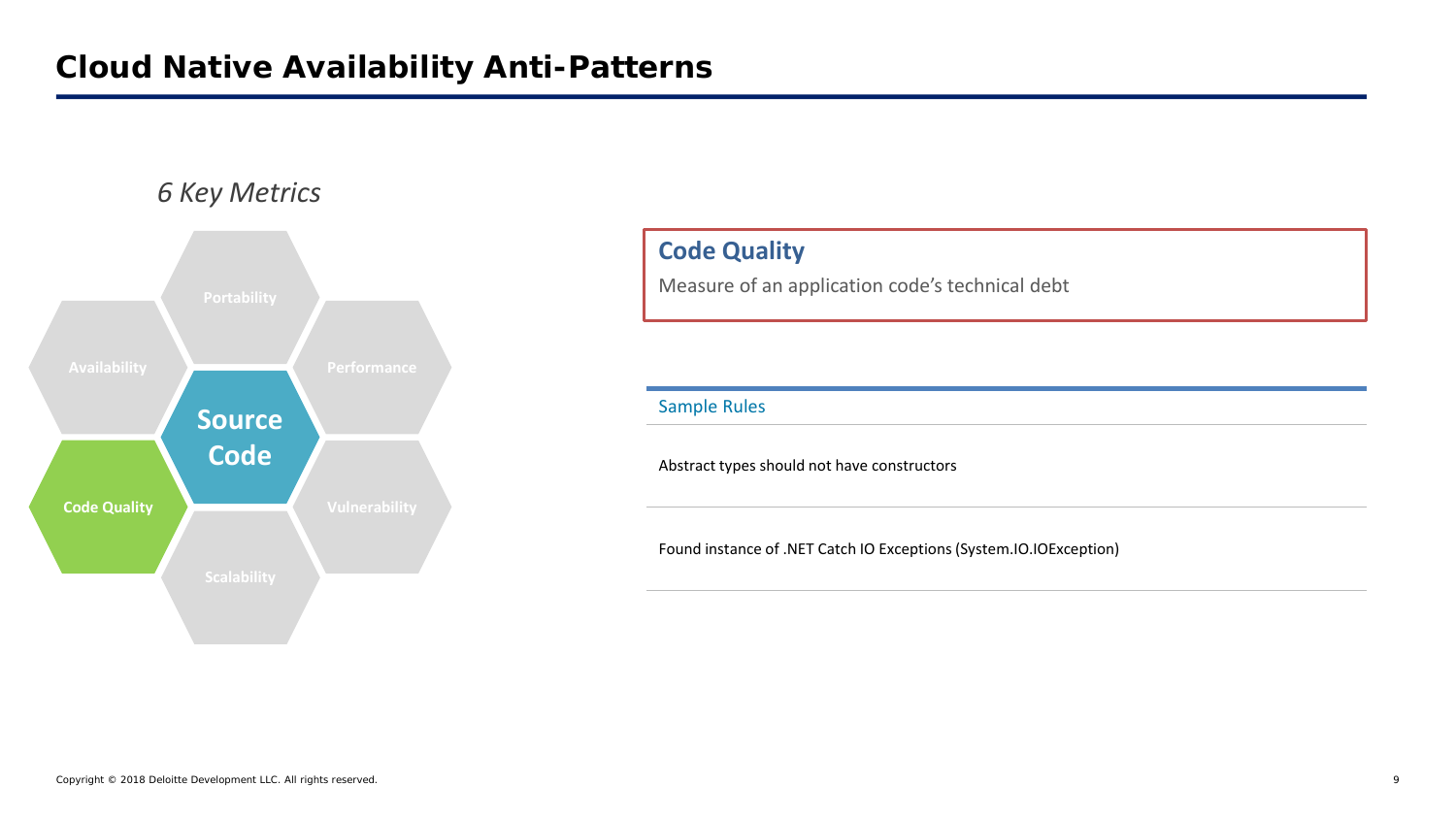

#### **Availability**

Ability of application code to mask service outage faults

Sample Rules

Detect usages of any local files in the application

Identify the hardcoded IPs in the application code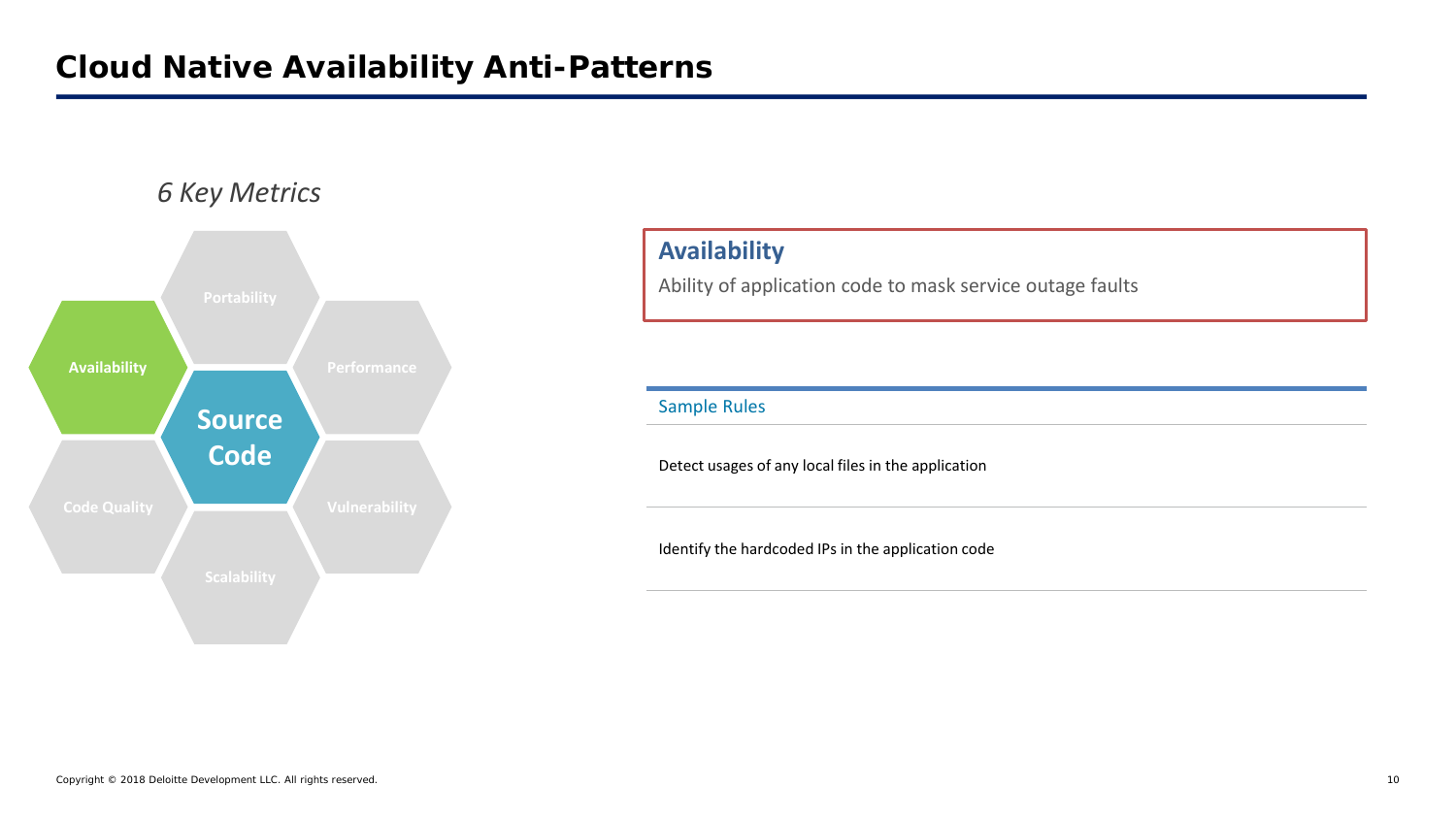## **Automating the Code Analysis**

Manually reviewing application code for cloud native anti-patterns is time consuming, resource intensive, and highly error prone.



Deloitte's Stormfury scans millions of lines of application code for cloud anti-patterns in minutes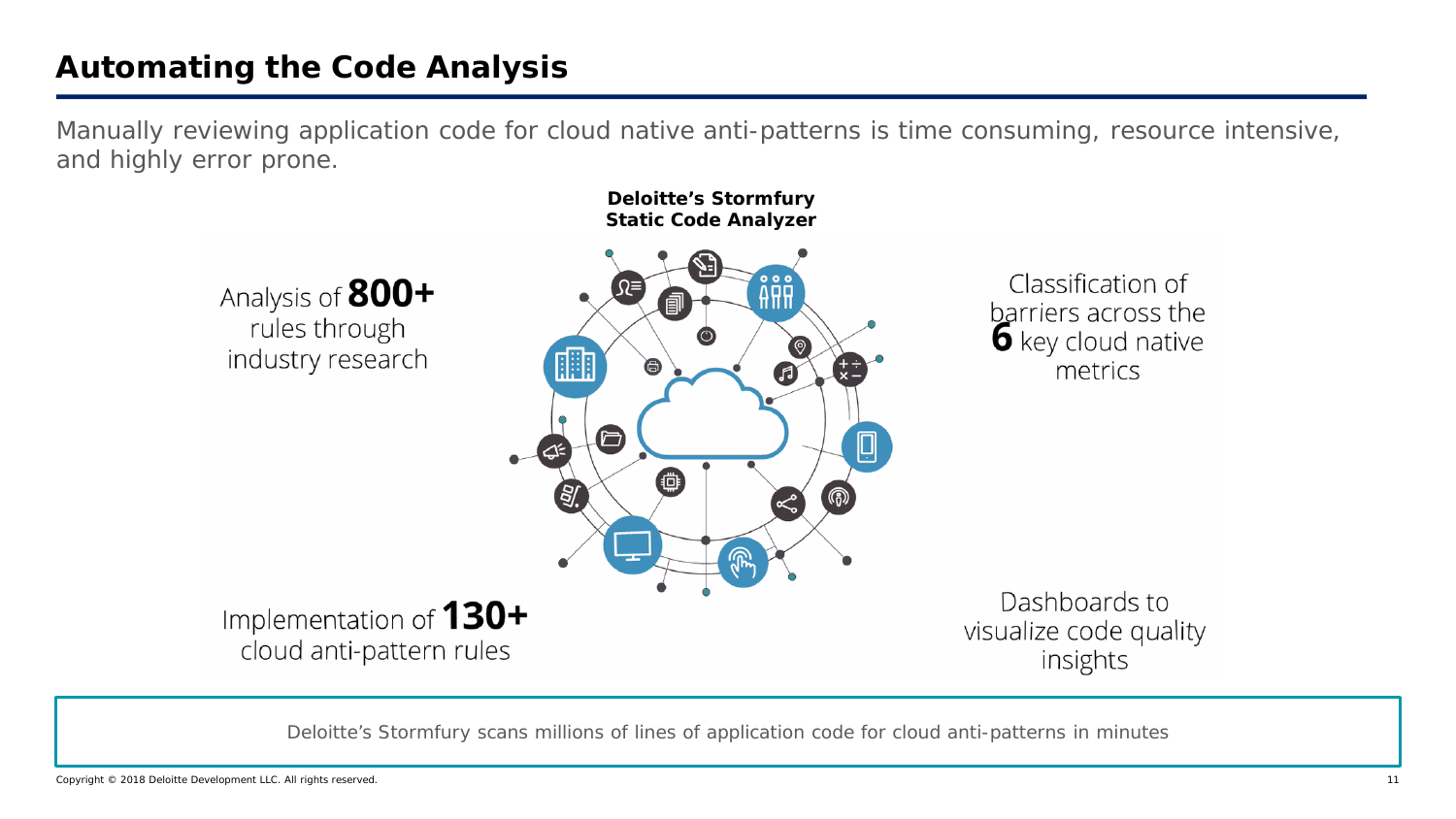## Static Code Analysis

The output of application code for cloud anti-patterns can yield key insights across all levels of the IT organization



An automated cloud native code anti-pattern scan will lower the cost, reduce the risk, and improve efficiency of a cloud migration effort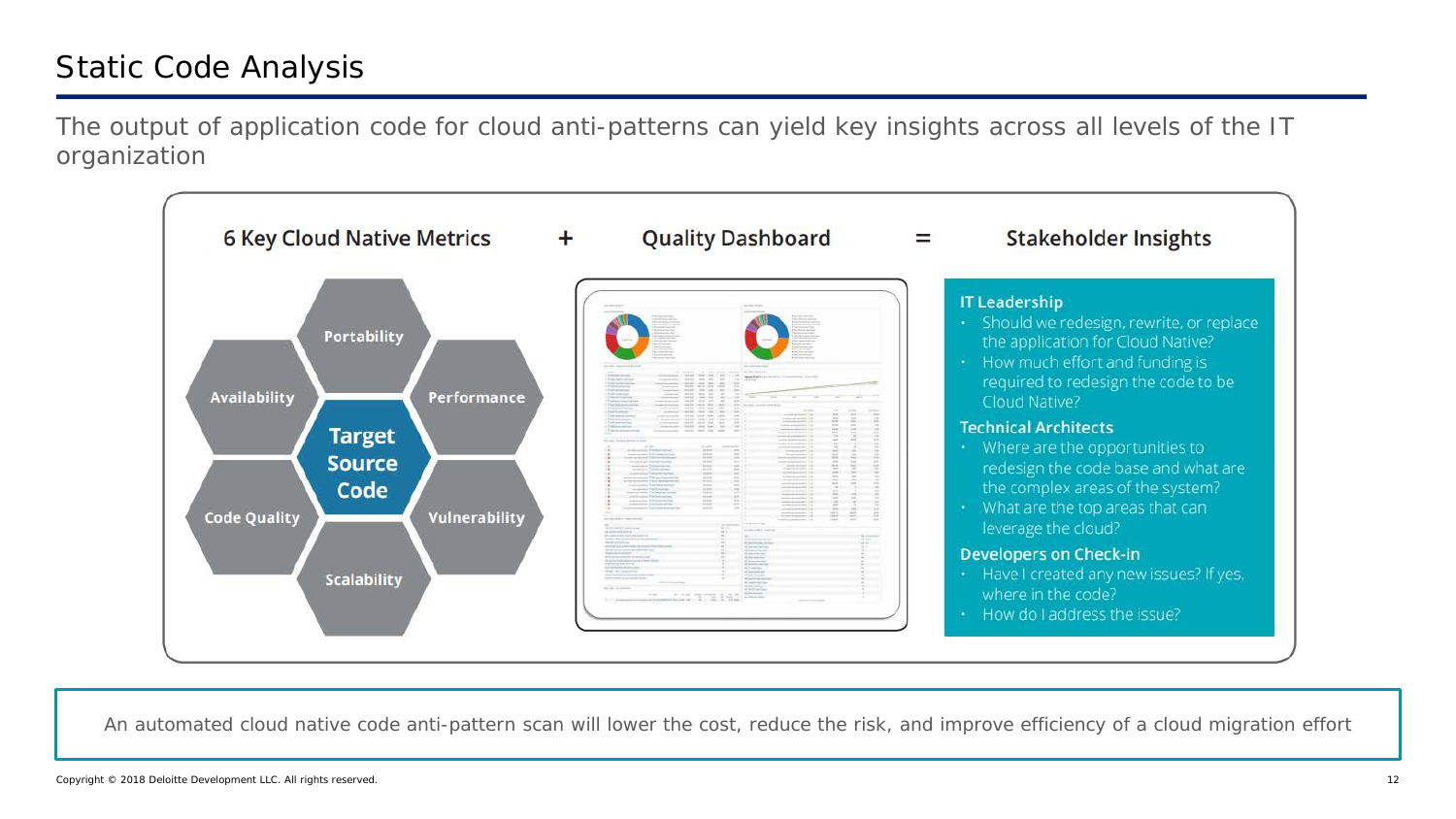| Client                                                                    | Objective                                                                                                                                                                                                                         | Solution                                                                                                                                                                                                                                                                                                 | <b>Value Delivered</b>                                                                                                                                                                                                                                                                                                                                                                      | <b>Client Testimonials</b>                                                                                                                                                                                                                                                                                                                                                                      |
|---------------------------------------------------------------------------|-----------------------------------------------------------------------------------------------------------------------------------------------------------------------------------------------------------------------------------|----------------------------------------------------------------------------------------------------------------------------------------------------------------------------------------------------------------------------------------------------------------------------------------------------------|---------------------------------------------------------------------------------------------------------------------------------------------------------------------------------------------------------------------------------------------------------------------------------------------------------------------------------------------------------------------------------------------|-------------------------------------------------------------------------------------------------------------------------------------------------------------------------------------------------------------------------------------------------------------------------------------------------------------------------------------------------------------------------------------------------|
| <b>Global Financial</b><br><b>Services Client</b>                         | Accelerate journey to AWS<br>platform and adopt a cloud-<br>first policy.                                                                                                                                                         | > Assess individual applications'<br>cloud suitability and increase<br>the pipeline of cloud candidates<br>based on tech stacks and<br>application architecture.<br>$\triangleright$ Accelerate the migration and<br>decommissioning of their on-<br>premise analytics platform and<br>shift to AWS EMR. | > Identified over 1.1K bugs related to<br>cloud migration areas in 320K+ LOC.<br>$\triangleright$ Detailed issue descriptions, severity<br>levels, and mitigations steps enabled<br>development team to prioritize findings<br>and begin fixing them in one week.<br>> Accelerated areas to look at in the tool<br>without having to do manually search<br>though hundreds of source files. | $\triangleright$ Really happy with what the product has<br>found.<br>$\triangleright$ It helped us target the big ticket findings<br>and fix them immediately                                                                                                                                                                                                                                   |
| Global<br><b>Foundation for</b><br><b>Life Sciences</b><br>and Healthcare | Rapidly adopt cloud<br>infrastructure for their drug<br>development operations in a<br>next-generation R&D model.<br>This migration effort is the<br>key to align the data,<br>people, and processes within<br>R&D organizations. | $\triangleright$ Assess the application's cloud<br>maturity based on level of<br>inherited technical debt.                                                                                                                                                                                               | $\triangleright$ Identified over 40 bugs in various<br>quality attributes related to Cloud<br>migration in a 200K+ LOC application.<br>> Category level issue counts and<br>remediation effort enabled funding<br>decisions.<br>> Effective resolution of multiple issues<br>related to exception handling, class<br>loaders and other cloud anti-patterns in<br>the code.                  | > Extremely satisfied with the level of<br>analysis and key findings discovered by<br>Stormfury.<br>$\triangleright$ Helped track and rapidly correct<br>deviations from coding standards<br>$\triangleright$ Helped make the application more<br>suitable for cloud<br>$\triangleright$ Memory overheads were reduced $-$<br>Unused variables and objects were<br>removed from the application |
| Large State<br><b>Health &amp; Human</b><br><b>Services Agency</b>        | Migrate a large state based<br>marketplace with complex<br>functionality and large code<br>base to a cloud<br>infrastructure.                                                                                                     | $\triangleright$ Proactive identification of<br>potential issues that hinder<br>migration                                                                                                                                                                                                                | > Identified over 700 bugs across various<br>cloud native quality attributes in 900K+<br>LOC.<br>> Educated development team on cloud<br>native coding practices.<br>$\triangleright$ Fast-tracked the code refactoring<br>process                                                                                                                                                          | Stormfury has helped the client mitigate a<br>key unknown in its cloud migration<br>project.<br>> Stormfury's easy to understand<br>descriptions and mitigation steps made it<br>really easy for developers to address the<br>700+ cloud migration issues.                                                                                                                                      |